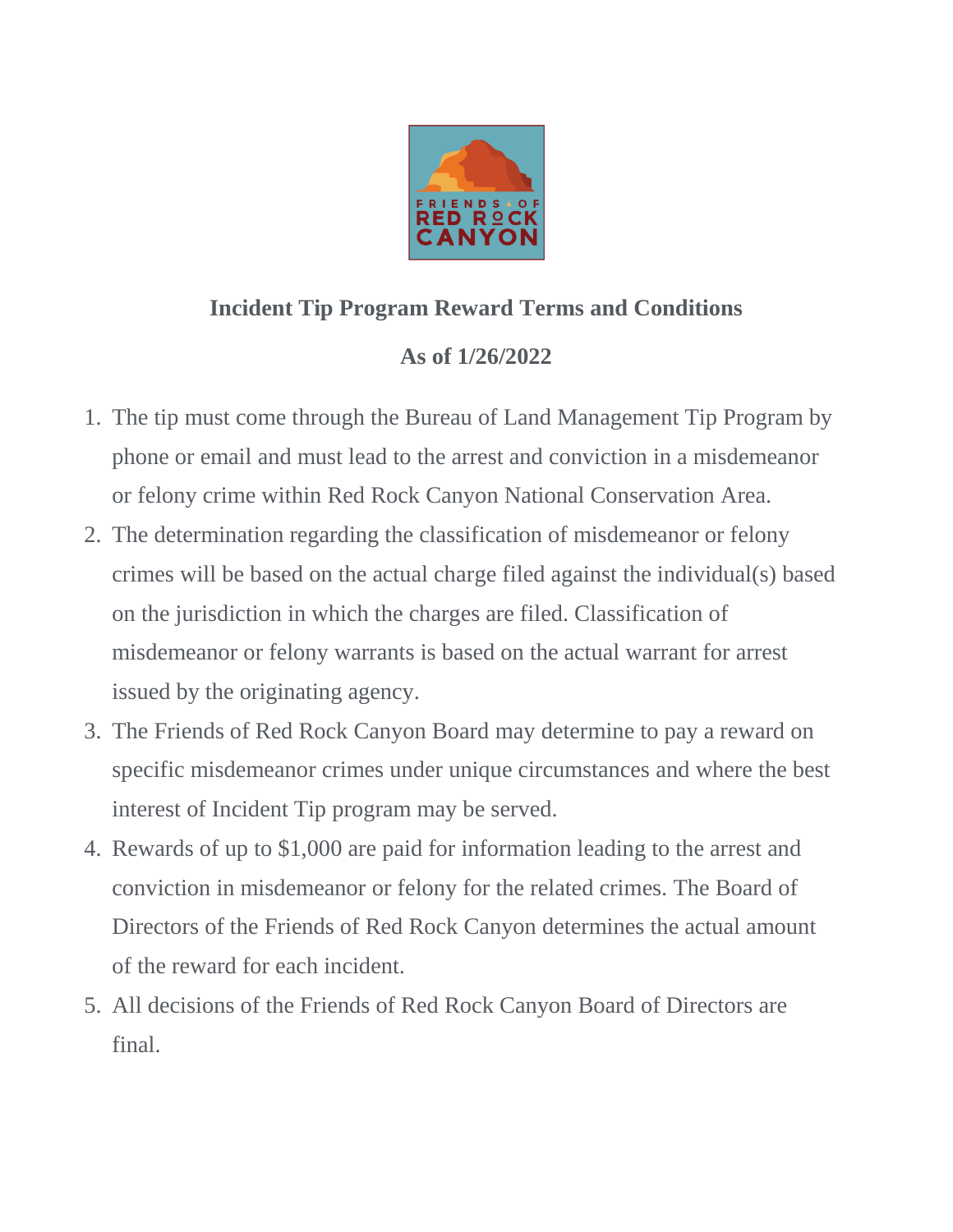- 6. A limit of one reward will be paid per incident, regardless of the number of suspects identified or informants who provide the information.
- 7. Rewards to informants under the age of 18 will be made to their parent or guardian.
- 8. In the event more than one person provides information on the same crime or incident, the Bureau of Land Management assigned team member and the Friends of Red Rock Canyon Board of Directors will make the determination as to which individual is entitled to the Incident Tip reward, based on who provided the information first and/or based on the relative importance of the informants' information.
- 9. The reward may be divided among two or more callers / emailers at the discretion of the Board.
- 10. The Friends of Red Rock Canyon will be under no obligation to pay any reward if it is shown that the identity and/or location of the suspect(s) was known to the public, the news media or law enforcement prior to the receipt of the information to the Friends of Red Rock Canyon.
- 11. Monies awarded by the Board and not called for or collected by the caller within 90 days will be placed back in the reward fund and used for future rewards.

## **Exclusions**

\*Commissioned law enforcement officers, correctional officers, employees of law enforcement agencies, and their immediate families are ineligible to receive a Tip Program reward